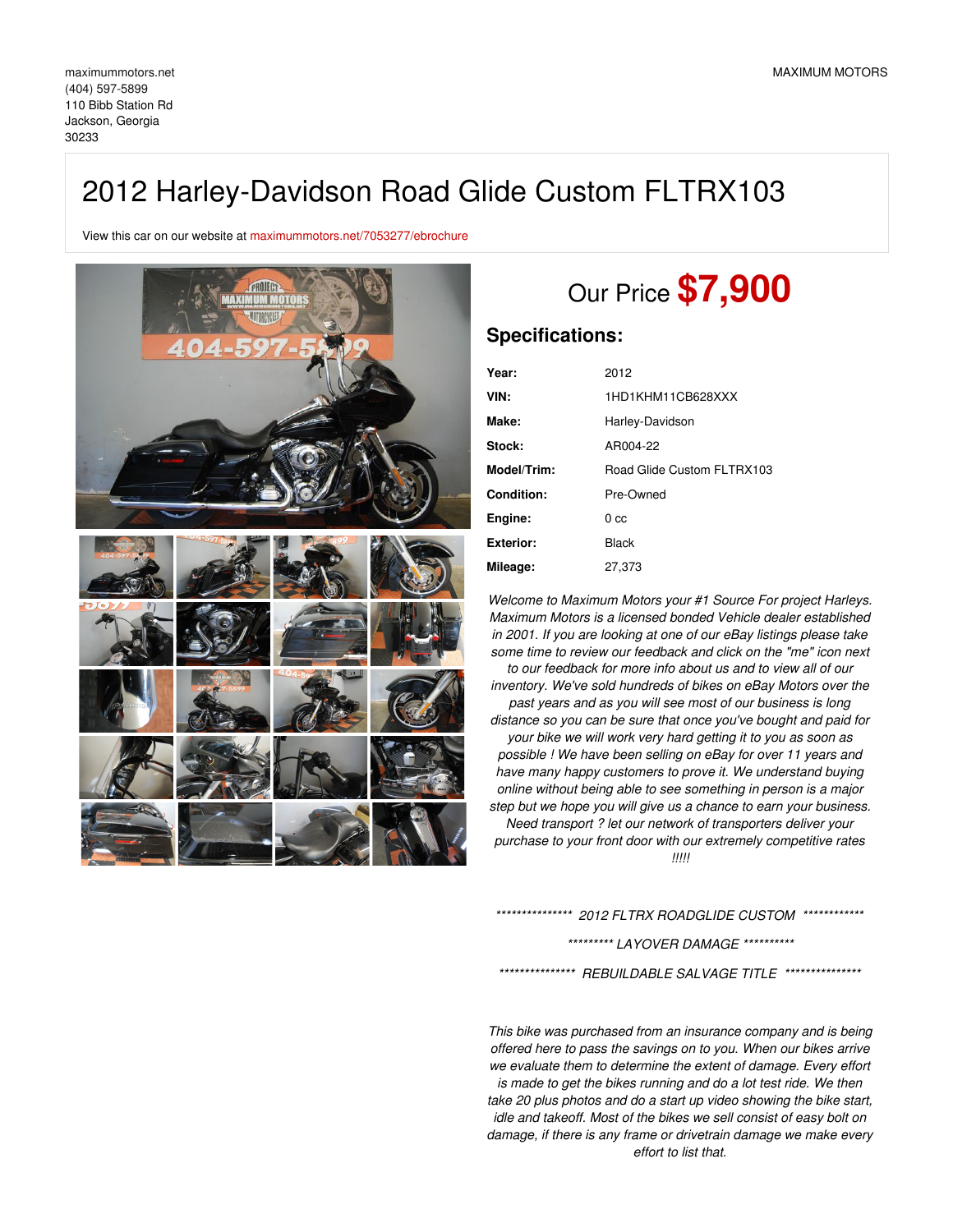*Any questions feel free to email or call 404-597-5899. We understand a big part of buying online is transportation. We work really hard at getting the bikes delivered quickly and at a really good rate, We work with some really great transporters and will assist in shipping arrangements if needed, here is an example of some door to door rates based from zip code 30233*

*250-500 miles \$350*

*500-750 miles \$400*

*750-1000 miles \$450*

*over 1000 miles please call or email*

*\*\*Canada -We will ship to a Warehouse close to the boarder and you would have to pickup at Warehouse \$500-\$750*

### *\*THESE RATES APPLY TO BIKES PURCHASED FROM US \**

*\*\*\*\*\*\* EXPORTERS WELCOME \*\*\*\*\*\**

*\*\*\*\* WE CAN ASSIST IN WORLDWIDE TRANSPORT \*\*\*\**

*\*\*\*\* RATES DO NOT INCLUDE ANY IMPORT TAXES OR DUTYS \*\*\*\**

*\*\*\*\* Here are some sample rates to various ports \*\*\*\**

*Felixstowe England \$1000*

*Liverpool England \$1150*

*London England \$1000*

*Manchester England \$1200*

*Glasgow Scotland \$1300*

*Gothenburg Sweden \$1850*

*Copenhagen Denmark \$1750*

*Aarhus Denmark \$1700*

*Warsaw/ Gdansk Poland \$1350*

*Barcelona Spain \$1250*

*Bilbao Spain \$1725*

*Madrid Spain \$1725*

*Valencia Spain \$1250*

*Rotterdam Nl \$1100*

*Antwerp Belgium \$1200*

*Helsinki Finland \$1750*

*Paris /Lehavre/ Marseille France \$1150*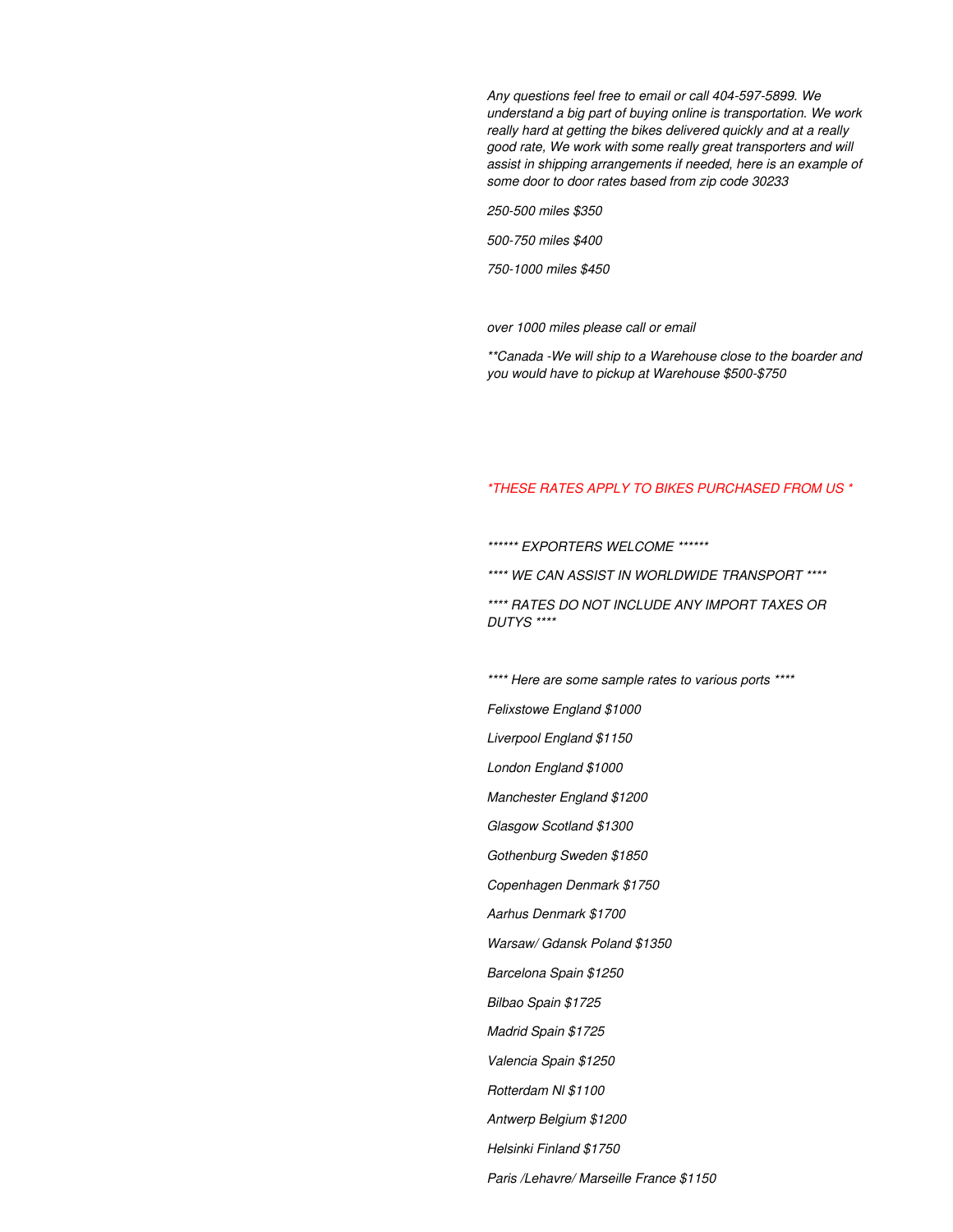*Prague Czech Republic \$1250*

*Le Havre France \$1300*

*Bremerhaven Germany \$1250*

*Hamburg Germany \$1250*

*Melbourne/Sydney Austraila \$1250*

*Adelaide Austrailia \$1475*

*Oporto Portugal \$1755*

*Lisbon Portugal \$1525*

*Auckland New Zealand \$1600\*\*\*\* please email for details*

*Various Middle Eastern ports \$1600-\$1800*

*The above rates includes a \$200 crate & local delivery to Shipper*

*\*\* If your country is not listed email us and we should be able to get you a quote.*

*Project motorcycles is our business and Harleys are our speciality, as Harley makes up 99% of our business we know the bikes and pass this knowledge on in our listings.We seek out the best bikes available. We always have plenty of Great project bikes in stock and buy new stock daily.*

*TERMS AND CONDITIONS : ALL INVENTORY IS SOLD AS IS WITH EITHER A CLEAN, SALVAGE, OR PARTS ONLY TITLE OR BILL OF SALE. IF YOU ARE SUBMITTING AN OFFER PLEASE BE READY TO PURCHASE. WE DO NOT FINANCE OR ACCEPT CREDIT CARDS. WE WILL ACCEPT A \$200 DEPOSIT VIA PAYPAL. IF THE OFFER IS THRU EBAY AND IS ACCEPTED WE REQUIRE AN IMMEDIATE \$200 PAYPAL DEPOSIT AND FULL PAYMENT VIA CERTIFIED FUNDS SUCH AS WIRE TRANSFER OR CASHIERS CHECK. PLEASE UNDERSTAND THAT CASHIERS CHECKS CAN TAKE UP TO 10 DAYS TO CLEAR*.

2012 Harley-Davidson Road Glide Custom FLTRX103 MAXIMUM MOTORS - (404) 597-5899 - View this car on our website a[tmaximummotors.net/7053277/ebrochure](https://maximummotors.net/vehicle/7053277/2012-harley-davidson-road-glide-custom-fltrx103-jackson-georgia-30233/7053277/ebrochure)